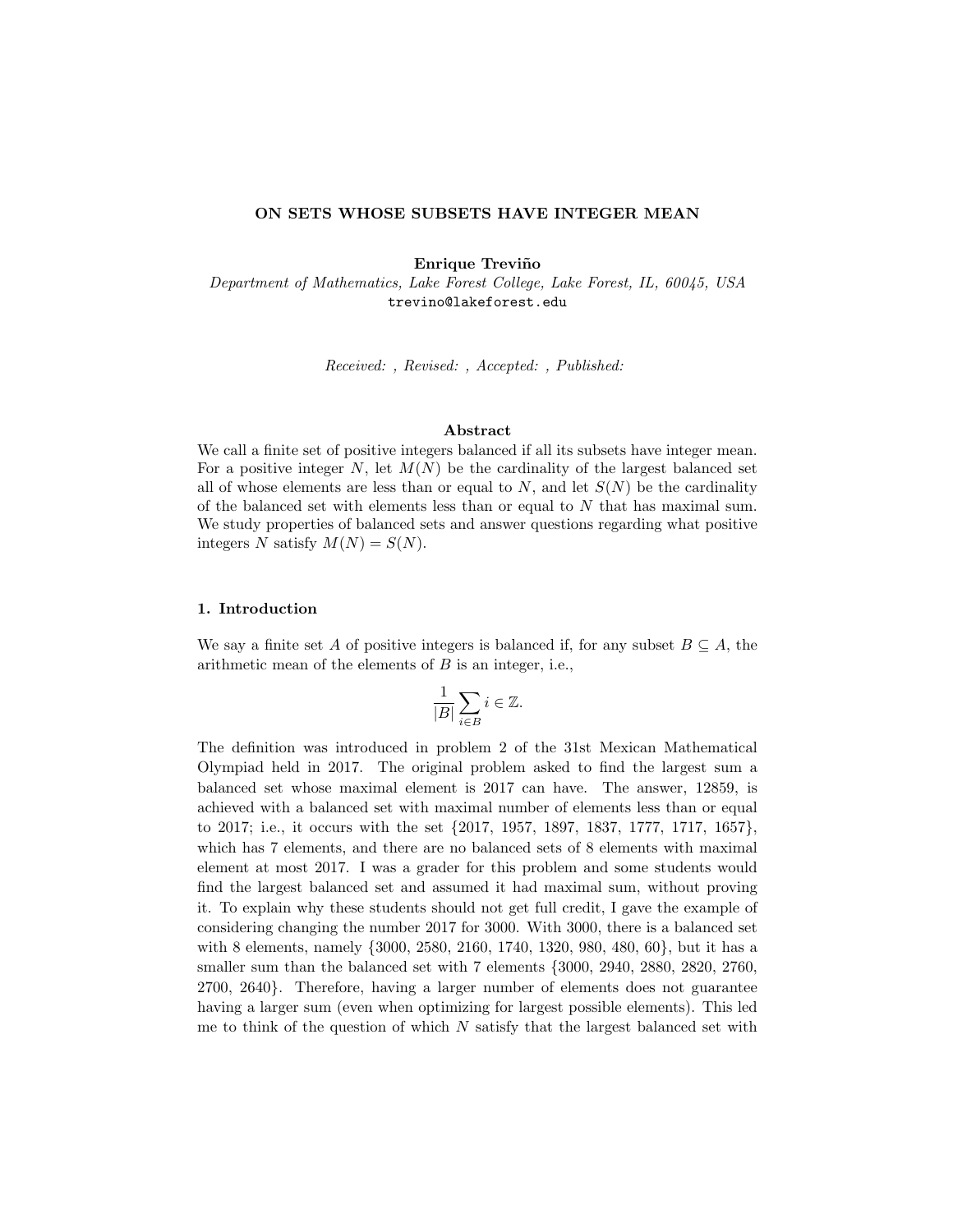elements less than or equal to  $N$  is the one with the largest sum.

For a positive integer N, let  $M(N)$  be the size of the largest balanced set all of whose elements are at most N. Let  $S(N)$  be the size of the set with maximal sum among balanced sets all of whose elements are at most  $N$ . Our question is, for which N is  $M(N) = S(N)$ ? For example  $M(2017) = S(2017)$ , yet  $M(3000) \neq S(3000)$ . Using a computer, we can verify that if  $N \le 1000000$ , then  $M(N) = S(N)$  for

$$
1 \le N \le 18,
$$
  
\n
$$
31 \le N \le 48,
$$
  
\n
$$
85 \le N \le 300,
$$
  
\n
$$
571 \le N \le 2940,
$$
  
\n
$$
18481 \le N \le 22680,
$$
  
\n
$$
54181 \le N \le 304920.
$$

If we let  $L(n)$  be the least common multiple of  $\{1, 2, \ldots, n\}$ , then we can see that  $18 = 3L(3)$ ,  $48 = 4L(4)$ ,  $300 = 5L(5)$ ,  $2940 = 7L(7)$ ,  $22680 = 9L(9)$ , and  $304920 = 11L(11)$ . In other words, the upper bounds on these intervals are all of the form  $mL(m)$ . If we verify using a computer for which  $m \leq 800$ is  $M(mL(m)) = S(mL(m))$ , we find that it works for all primes less than or equal to 800, along with 4, 9, and 121. This suggests that  $M(pL(p)) = S(pL(p))$  for any prime p. Indeed, we can prove that.

**Theorem 1.** Let p be prime. Then  $M(pL(p)) = S(pL(p))$ . Furthermore,  $M(pL(p))$ +  $1) \neq S(pL(p) + 1).$ 

The computational evidence also suggests that if  $m > 121$  with  $M(mL(m)) =$  $S(mL(m))$ , then m is prime. The following theorem partially proves it, by showing that if  $M(mL(m)) = N(mL(m))$ , then m is a prime power.

**Theorem 2.** If m is not a prime power, then  $M(mL(m)) \neq S(mL(m))$ .

Attacking prime powers is harder. However, with some nice work [1, 4] on large gaps between consecutive primes, we can prove that for large enough  $m$ , if  $S(mL(m)) = M(mL(m))$ , then m cannot be a prime power with exponent at least 3.

**Theorem 3.** For  $m \ge 10^{10^{15}}$  of the form  $q^k$  for a prime q and an exponent  $k \ge 3$ , then  $M(mL(m)) \neq S(mL(m))$ .

Using results on large prime gaps [2] assuming the Generalized Riemann Hypothesis (GRH), we can prove

**Theorem 4.** Assuming GRH, if  $m = q^k$  for a prime q and exponent  $k \geq 3$ , then  $M(mL(m)) \neq S(mL(m)).$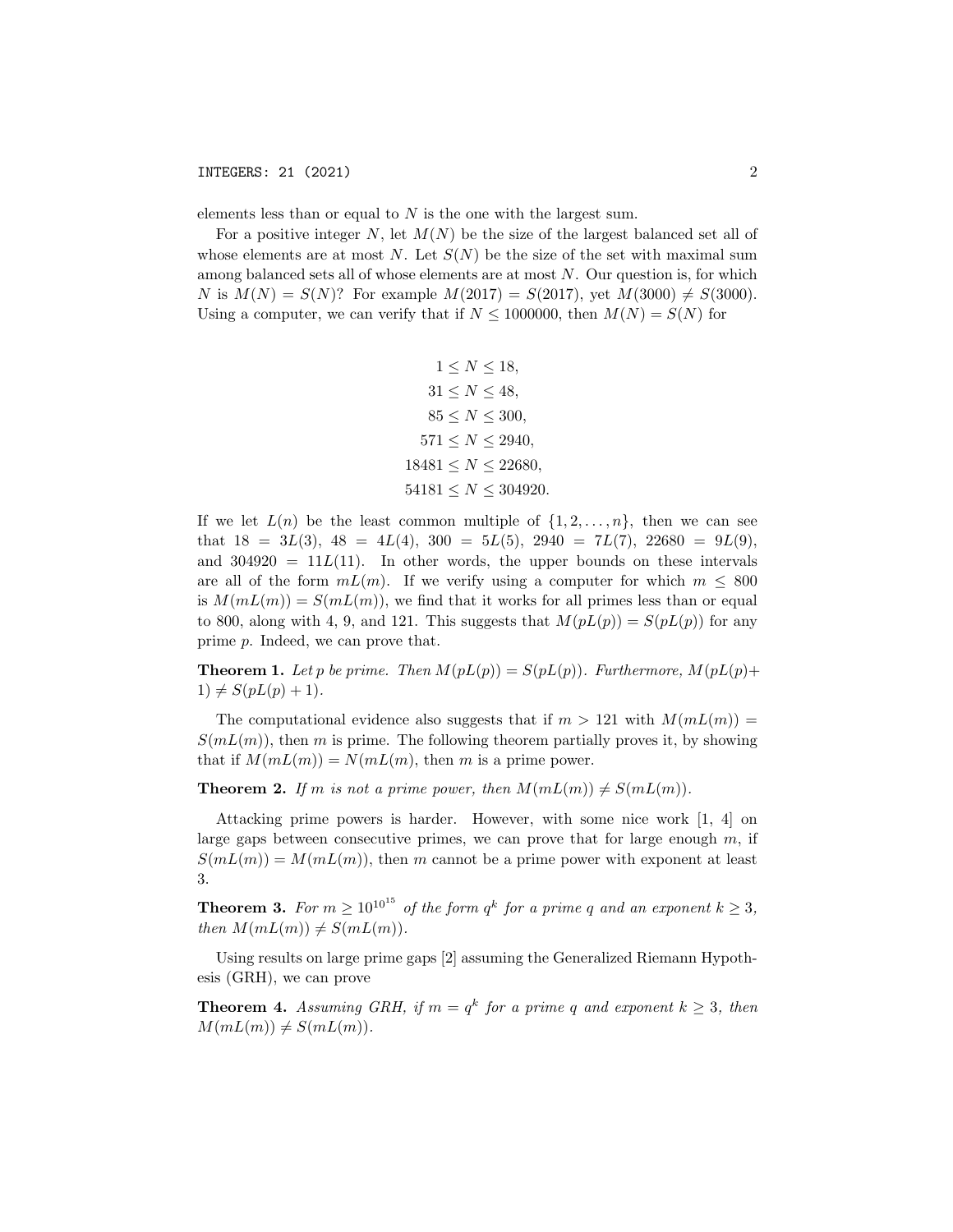That large squares of primes fail is harder to prove. The reason is that our proofs above depend on the existence of a prime  $p \in [x - c_k x^{1-1/k}, x]$  for a constant  $c_k$ depending on k. However, for squares, we would need a prime in the interval  $[x - \overline{y}]$  $c_2\sqrt{x}, x$ . The best unconditional result is due to Baker, Harman, and Pintz [1] who proved that for large enough x there is a prime in the interval  $[x - x^{21/40}, x]$ , while the best result under GRH, proved by Carneiro, Milinovich, and Soundararajan [2], is that for  $x \geq 4$  there is a prime in the interval  $[x - \frac{22}{25}\sqrt{x} \log x, x]$ . To remove squares of primes we would need stronger conjectures regarding prime gaps. In particular, Crámer  $[3]$  conjectured that for large enough x there is a prime in the interval  $[x - C \log^2 x, x]$ , for some constant C. This assumption would be enough to prove that for large p,  $M(p^2L(p^2)) \neq S(p^2L(p^2))$ .

The above results describe what happens at the right endpoints of the intervals. The left endpoints are harder to estimate, but we can do enough to prove results about the natural density of the set of N for which  $M(N) = S(N)$ . In fact, we can prove the density does not exist because of the following theorem:

**Theorem 5.** The set of N for which  $M(N) = S(N)$  has upper density equal to 1, and it has lower density equal to 0.

#### 2. Balanced sets with maximal element N

An important property that balanced sets  $A$  with  $n$  elements satisfy is that the elements of A must all be congruent modulo  $L(n-1)$ . The following lemma proves this and evaluates the maximal sum a balanced set with  $m$  elements can have if all the elements are at most N.

**Lemma 1.** For an integer  $m \geq 3$ , a balanced set A with m elements must satisfy that all of its elements are congruent modulo  $L(m-1)$ . Furthermore, the balanced set with m elements less than or equal to N whose sum is maximal is  $\{N, N-L(m-\mu)\}$ 1),  $N - 2L(m - 1), \ldots, N - (m - 1)L(m - 1)$ . The maximal sum is

$$
mN-\frac{m(m-1)}{2}L(m-1).
$$

*Proof.* Let  $A = \{a_1, a_2, \ldots, a_m\}$  be a balanced set with m elements. Let  $k \leq m-1$ . Then  $a_{i_1} + a_{i_2} + \ldots + a_{i_{k-1}} + a_{i_k} \equiv a_{i_1} + a_{i_2} + \ldots + a_{i_{k-1}} + a_{i_{k+1}} \mod k$  for any indices  $i_1, i_2, \ldots, i_k, i_{k+1}$ . Therefore  $a_{i_k} \equiv a_{i_{k+1}} \mod k$ . Since it is true for any indices, then  $a_1 \equiv a_2 \equiv \ldots \equiv a_m \mod k$ . Because this is true for all  $k \leq m-1$ , then the elements are congruent modulo the least common multiple of  $\{1, 2, \ldots, m-1\}$ , which is  $L(m-1)$ . The set with elements less than or equal to N that has its elements as large as possible and congruent modulo  $L(m-1)$  is

$$
{N, N - L(m-1), N - 2L(m-1), \ldots, N - (m-1)L(m-1)}.
$$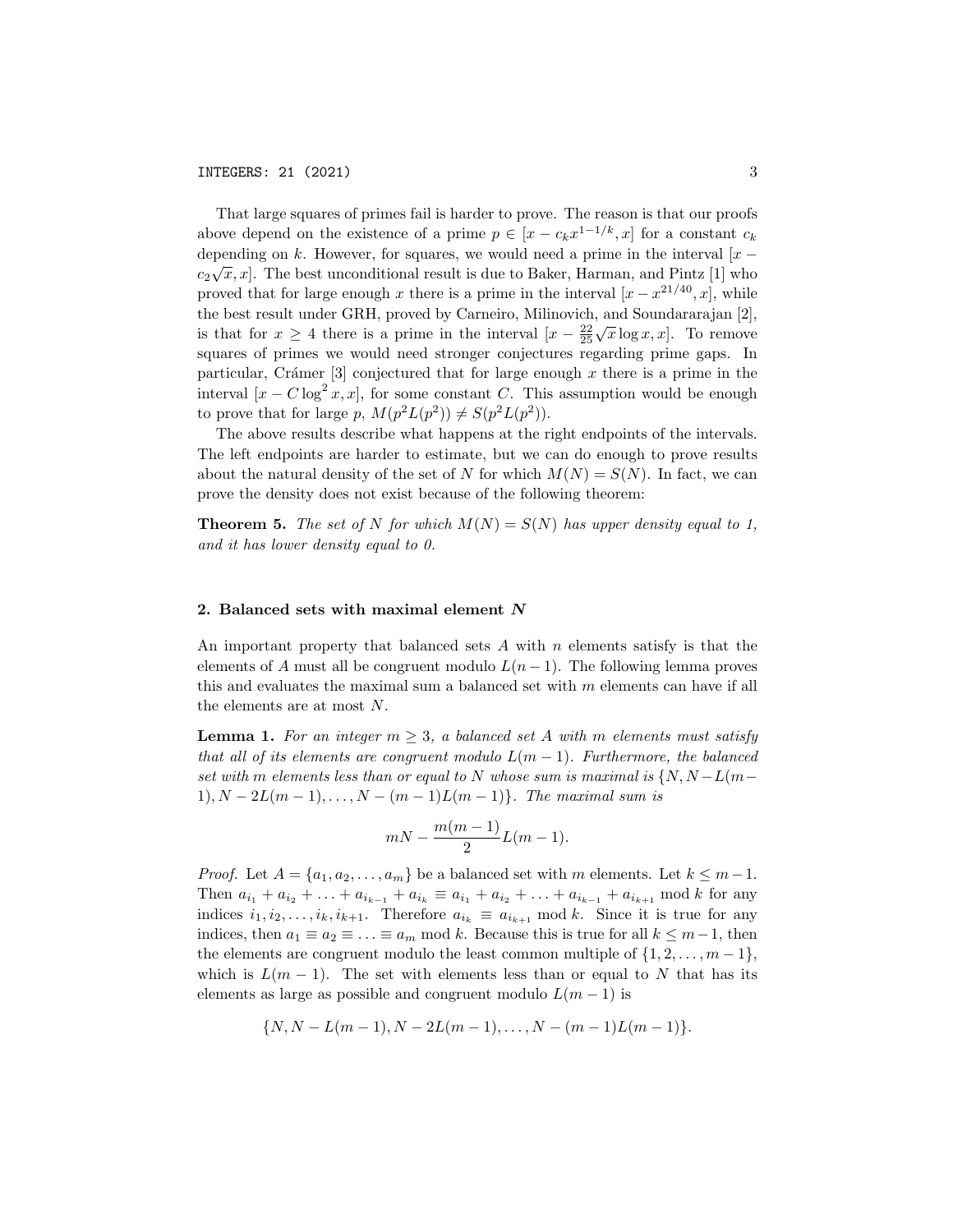We need to show this set is balanced. Since the elements are congruent modulo  $L(m-1)$  than for any proper subset, the arithmetic mean is an integer. To conclude, we need to show the arithmetic mean of the set itself is an integer. The mean is

$$
N - \frac{m(m-1)}{2m}L(m-1) = N - \frac{m-1}{2}L(m-1).
$$

Since  $L(m-1)$  is even for  $m \geq 3$ , the arithmetic mean is an integer.

 $\Box$ 

The next lemma allows us to determine the value of  $M(N)$ .

**Lemma 2.** Let  $m \geq 3$  be a positive integer. Then  $M(N) = m$  if and only if  $(m-1)L(m-1)+1 \leq N \leq mL(m).$ 

*Proof.* If  $N \leq (m-1)L(m-1)$ , then we cannot have a balanced set with m elements since the m elements would need to be congruent modulo  $L(m-1)$ , but there are not m elements congruent to  $L(m-1)$  less than or equal to  $(m-1)L(m-1)$ . For  $N \geq (m-1)L(m-1)+1$ , the set  $\{N, N-L(m-1), \ldots, N-(m-1)L(m-1)\}$  is balanced. Therefore  $M(N) \geq m$ . For  $N \leq mL(m)$ , we cannot have a balanced set with  $m + 1$  elements. Therefore  $M(N) \leq m$ . Hence  $M(N) = m$ .  $\Box$ 

We can also prove that  $M$  and  $S$  are monotone increasing functions.

**Lemma 3.** The functions  $M$  and  $S$  are monotone increasing.

*Proof.* That M is monotone increasing follows immediately from Lemma 2. For  $S$ , suppose  $s = S(N + 1) < S(N) = m$ . Since  $s < m$  and  $S(N) = m$ , we have from Lemma 1

$$
mN - \frac{m(m-1)}{2}L(m-1) \ge sN - \frac{s(s-1)}{2}L(s-1).
$$

But, since  $m > s$ , we have

$$
m(N+1) - \frac{m(m-1)}{2}L(m-1) > s(N+1) - \frac{s(s-1)}{2}L(s-1).
$$

Therefore  $S(N + 1) \neq s$ . Contradiction!

3. Proving theorems involving 
$$
N = mL(m)
$$

The first theorem to prove concerns showing  $M(pL(p)) = N(pL(p)).$ 

*Proof of Theorem 1.* First we will prove  $M(pL(p)) = S(pL(p))$ . Consider balanced sets whose maximal element is at most  $pL(p)$ . By Lemma 2, we have  $M(pL(p)) = p$ .

 $\Box$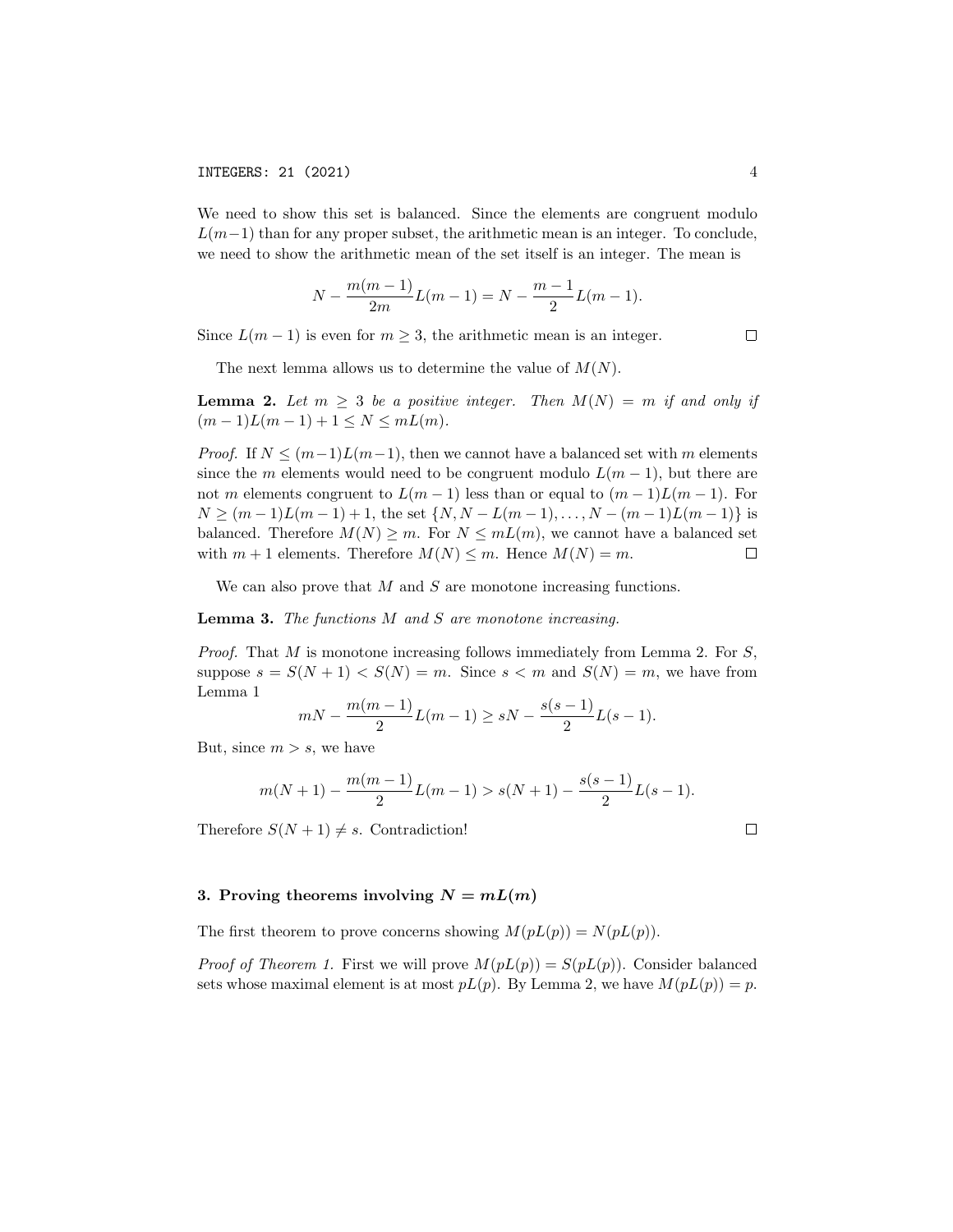By Lemma 1, the maximal sum of a balanced set with  $p$  elements less than or equal to  $pL(p)$  is

$$
p^2L(p) - \frac{p(p-1)}{2}L(p-1).
$$

Since p is prime,  $L(p-1) = L(p)/p$ . Therefore, the sum is

$$
p^{2}L(p) - \frac{p-1}{2}L(p) = pL(p)\left(p - \frac{1}{2} + \frac{1}{2p}\right) > pL(p)(p-1).
$$

A balanced set with less than p elements less than or equal to  $pL(p)$  has sum smaller than  $pL(p)(p-1)$ . Therefore,  $M(pL(p)) = S(pL(p))$ .

Now, let us prove  $M(pL(p) + 1) > S(pL(p) + 1)$ . By Lemma 2,  $M(pL(p) + 1) =$  $p + 1$ . By Lemma 1, the maximal sum of a balanced set with  $p + 1$  elements is

$$
(p+1)(pL(p) + 1) - \frac{p(p+1)}{2}L(p).
$$
 (1)

The maximal sum of a balanced set with  $p$  elements is

$$
p(pL(p) + 1) - \frac{p(p-1)}{2}L(p-1).
$$
 (2)

Using that  $L(p-1) = L(p)/p$  for p prime, subtracting (1) from (2) yields

$$
\frac{p(p+1)}{2}L(p) - \frac{p(p-1)}{2p}L(p) - pL(p) - 1.
$$

But, since  $p \geq 3$ , we have

$$
\frac{pL(p)}{2}\left(p-2+\frac{1}{p}\right)-1 > \frac{pL(p)}{2}-1 > 0.
$$

Therefore,  $S(pL(p) + 1) \le p < p + 1 = M(pL(p) + 1)$ .

The next theorem to prove concerns showing  $M(mL(m)) \neq S(mL(m))$  when m is not a prime power.

*Proof of Theorem 2.* By Lemma 2, we have  $M(mL(m)) = m$ . We want to show  $S(mL(m)) < m$ . Let p be the largest prime less than or equal to m. Then

$$
L(p-1) = \frac{L(p)}{p} \le \frac{L(m)}{p}.
$$

By Bertrand's postulate [7, Theorem 8, p. 137], there is a prime between  $\frac{m}{2} + 1$ and m. Therefore, p satisfies  $\frac{m}{2} + 1 \le p \le m - 1$ .

 $\Box$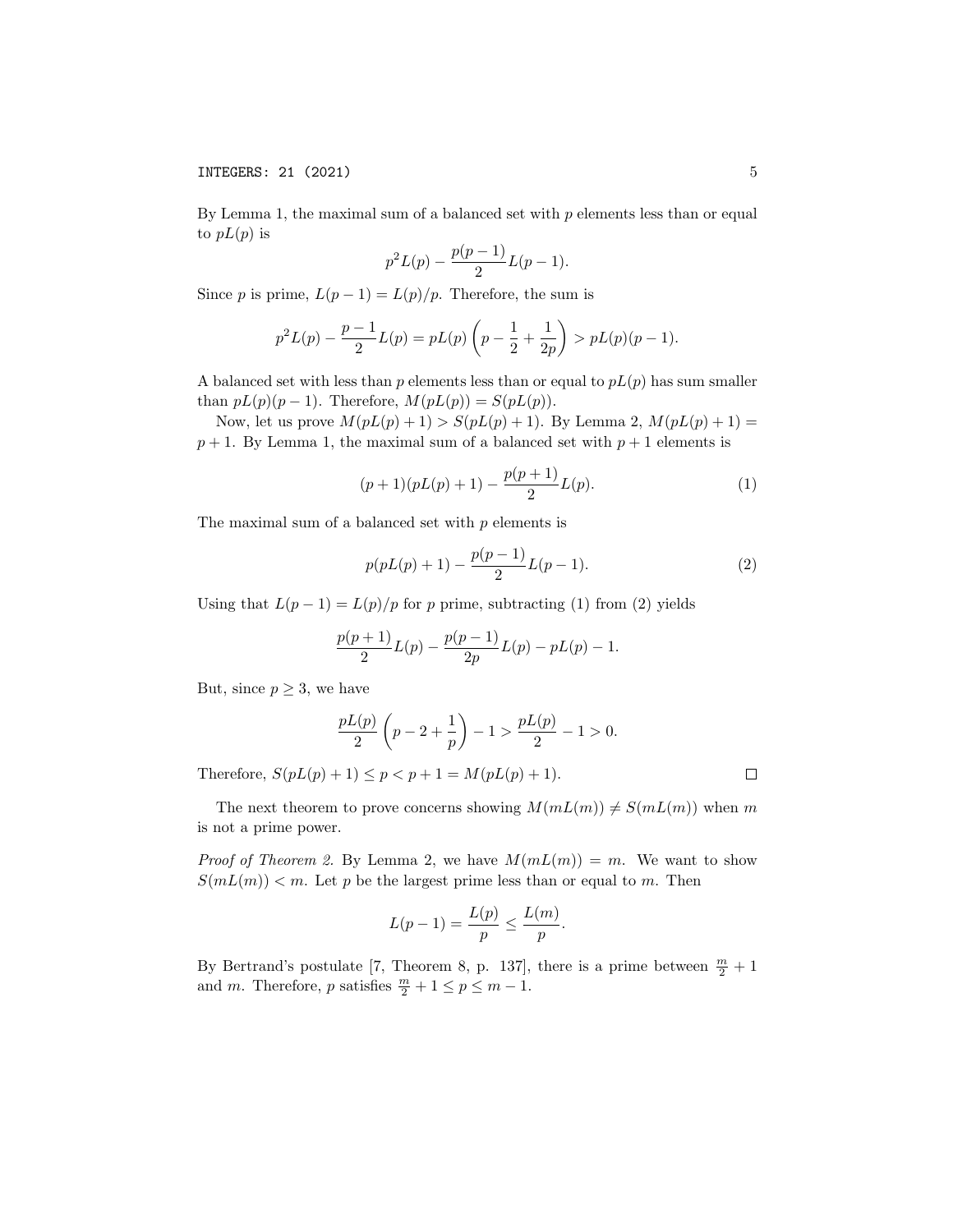Since m is not a power of a prime,  $L(m-1) = L(m)$ . Now, by Lemma 1, we have that the balanced set with maximal sum with  $m$  elements less than or equal to  $mL(m)$  has sum

$$
m^{2}L(m) - \frac{m(m-1)}{2}L(m-1) = m^{2}L(m) - \frac{m(m-1)}{2}L(m) = L(m)\left(\frac{m^{2}+m}{2}\right),\tag{3}
$$

while the balanced set of maximal sum with  $p$  elements less than or equal to  $mL(m)$ has sum

$$
pmL(m) - \frac{p(p-1)}{2}L(p-1) \geq pmL(m) - \frac{p(p-1)}{2p}L(m) = pmL(m) - \frac{p-1}{2}L(m).
$$
\n(4)

Since  $mL(m) < L(m)$  for  $m \geq 2$ , the right side of (4) is increasing with p; therefore it is minimal when  $p$  is minimal. In particular, the maximal sum of a balanced set with p elements less than or equal to  $mL(m)$  is greater than

$$
\left(\frac{m}{2}+1\right) mL(m) - \frac{\frac{m}{2}+1-1}{2}L(m) = L(m)\left(\frac{m^2}{2}+m-\frac{m}{4}\right) > L(m)\left(\frac{m^2}{2}+\frac{m}{2}\right).
$$

But this is greater than the sum with m elements; therefore  $S(mL(m)) < m$ .  $\Box$ 

To prove results on prime powers, we will need better bounds on gaps of primes than Bertrand's postulate. Dudek [4] has the following nice result about the existence of primes between cubes.

**Theorem 6.** For  $m \ge e^{e^{33.3}}$ , there exists a prime p such that  $m^3 \le p < m^3 + 3m^2$ . In particular, there is a prime p such that

$$
m^3 < p < (m+1)^3.
$$

For our proof we actually need the slightly tighter bound  $m^3 - \frac{1}{3}m^2 < p < m^3$ . The following lemma can be proved by following the steps performed by Dudek to prove Theorem 6. We will not include the proof, as it is a straightforward adaptation.

**Lemma 4.** For all  $m \geq 10^{10^{15}}$  there is a prime p such that

$$
m^3 - \frac{1}{3}m^2 < p < m^3.
$$

We are now ready to prove that for large enough m, we cannot have  $M(mL(m)) =$  $S(mL(m))$  if m is a prime power with exponent greater than or equal to 3.

*Proof of Theorem 3.* We need only show  $S(mL(m)) < m$ . First, note that  $L(m 1) = L(m)/q$ . Now, let p be the largest prime less than or equal to m. By Lemma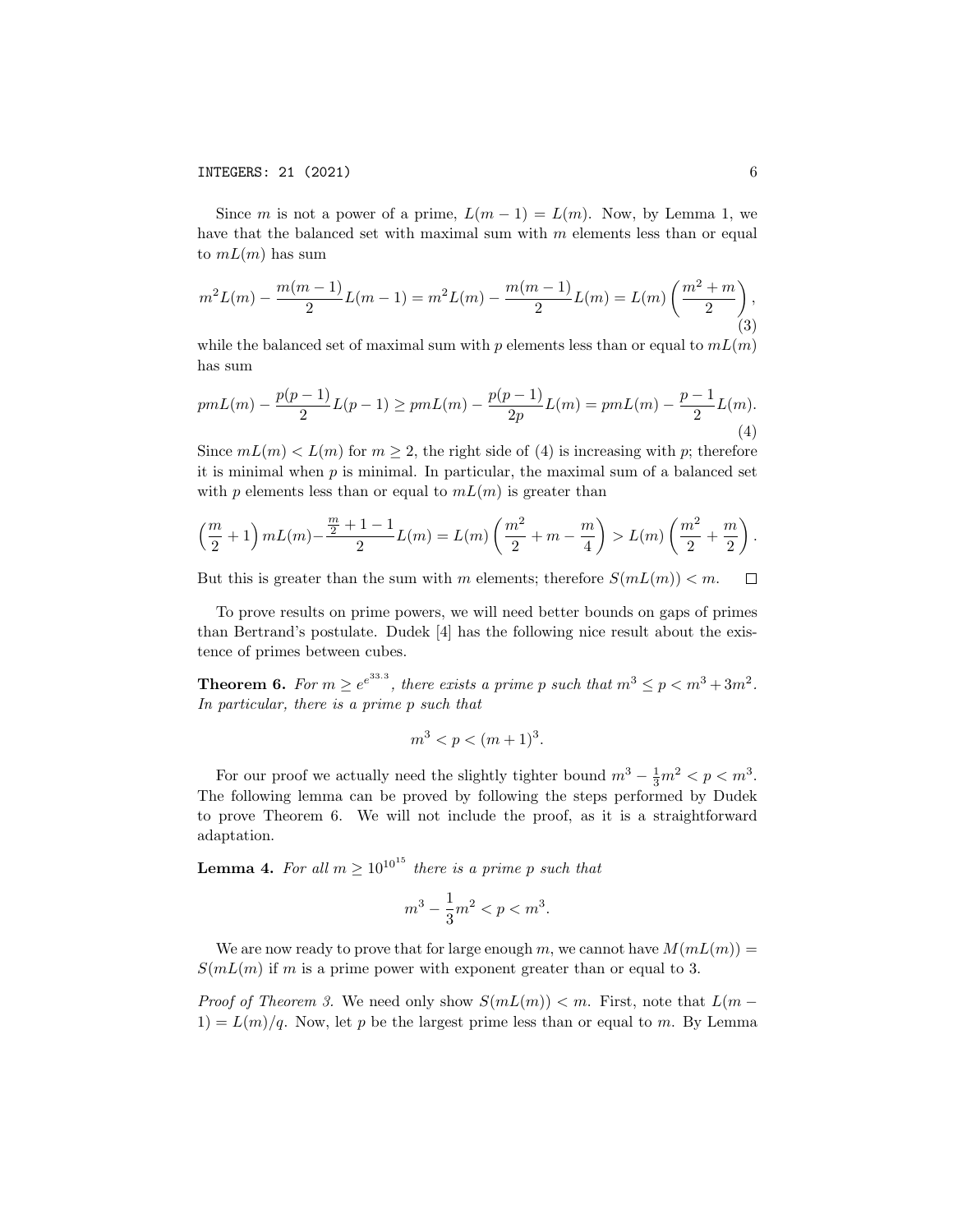$4, p > m - \frac{1}{3}m^{2/3}$ . By Lemma 1, we have that the balanced set of m elements less than or equal to  $mL(m)$  with maximal sum has sum

$$
m^{2}L(m) - \frac{m(m-1)}{2}L(m-1) = m^{2}L(m) - \frac{m(m-1)}{2q}L(m),
$$
 (5)

while the one with  $p$  elements has sum

$$
pmL(m) - \frac{p(p-1)}{2}L(p-1) \geq pmL(m) - \frac{p(p-1)}{2qp}L(m) = pmL(m) - \frac{p-1}{2q}L(m),\tag{6}
$$

because  $L(p-1) = \frac{L(p)}{p} \le \frac{L(m-1)}{p} = \frac{L(m)}{pq}$  $\frac{(m)}{pq}.$ 

Subtracting (5) from (6) yields that the difference of these two sums is at least

$$
\frac{L(m)}{2q} (2qpm - p + 1 - 2qm^2 + m^2 - m).
$$

Since  $2qm > 0$  the expression is increasing with p, so using the bound  $p > m - \frac{1}{3}m^{2/3}$ yields the bound

$$
\frac{L(m)}{2q}\left(-\frac{2q}{3}m^{5/3}+\frac{1}{3}m^{2/3}+1+m^2-2m\right).
$$

Since  $k \geq 3$ , then  $q = m^{1/k} \leq m^{1/3}$ . Therefore, the difference is at least

$$
\frac{L(m)}{2q}\left(\frac{1}{3}m^2+\frac{1}{3}m^{2/3}+1-2m\right).
$$

This last expression is positive for  $m \geq 6$ .

It would be great to prove the above for all  $m \geq 3$  and to classify the primes p such that  $M(p^2L(p^2)) = S(p^2L(p^2))$ , but this is hard. One thing we can do is prove the above for  $m \geq 3$  assuming GRH, which is Theorem 4, and we can prove that for large enough p,  $M(p^2L(p^2)) \neq S(p^2L(p^2))$  assuming Crámer's conjecture.

Proof of Theorem 4. From the proof of Theorem 3 we see that we need only show that there is a prime p in the interval  $[m - \frac{1}{3}m^{2/3}, m]$ . From Carneiro, Mininovich, and Soundararajan [2, Theorem 5] we know that assuming GRH, for  $m \geq 4$ , there  $\sqrt{m} \log m$ . This implies that for  $m \geq 8.1 \times 10^{11}$ , is a prime in the interval  $\left[m, m+\frac{22}{25}\right]$ there is a prime between  $m-\frac{1}{3}m^{2/\overline{3}}$  and m. We can verify with a computer program<sup>1</sup> that for  $m \ge 223$ , there is always a prime between  $m - \frac{1}{3}m^{2/3}$  and m. Since we had checked all  $m \leq 800$  with a computer and the only non-primes were 4, 9, and 121. The proof follows.  $\Box$ 

 $\Box$ 

<sup>&</sup>lt;sup>1</sup>The computer program would do the following. Start with  $a = 8.1 \times 10^{11}$ , then compute  $b = (1/3)a^{2/3}$ . Find the first prime p above  $a - b$ . If it is smaller than or equal to a, then we have a prime in the interval. Otherwise you fail. Now let  $a = p$  and repeat the process until it fails, which it does when  $a = 211$ .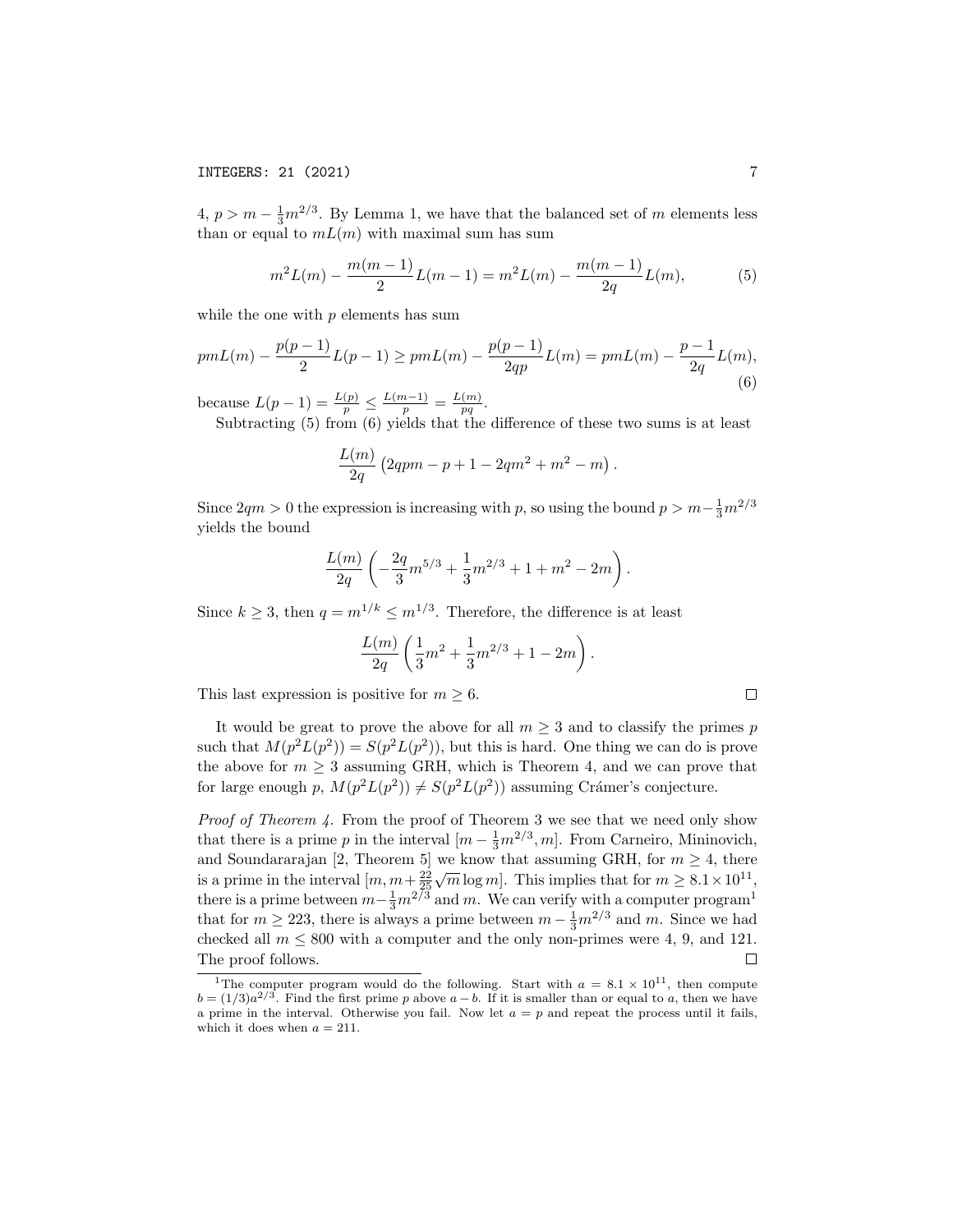## 4. Upper and lower density bounds

Let A be the set of all N such that  $M(N) = S(N)$ . That is,

$$
A = \{ N \in \mathbb{N} \mid M(N) = S(N) \}.
$$

Let  $A(x) = \{a \le x \mid a \in A\}$  be the counting function of A. The upper density of A is

$$
\delta^+ = \limsup_{x \to \infty} \frac{A(x)}{x},
$$

and the lower density is

$$
\delta^- = \liminf_{x \to \infty} \frac{A(x)}{x}.
$$

To be able to prove our results about density, we will need the following lemma about an interval I where  $M(N) = S(N)$  for all  $N \in I$ .

**Lemma 5.** Suppose  $q < p$  are consecutive primes for which there is no prime power in the interval  $(q, p)$ . Let  $k = p - q$ .

1. For N such that

$$
pL(p) \ge N > \max \left\{ \left( p - \frac{1}{2} \right) L(p-1), \frac{L(p)(p^2 - p - q + 1)}{2pk} \right\},\
$$

we have  $M(N) = S(N)$ .

2. If

$$
\frac{L(p)(p^2 - p - q + 1)}{2pk} > (p - \frac{1}{2}) L(p - 1),
$$

for N satisfying

$$
qL(q) + 1 \le N < \frac{L(p)(p^2 - p - q + 1)}{2pk},
$$

we have  $M(N) \neq S(N)$ .

*Proof.* For the first part, note that  $(p - \frac{1}{2}) L(p - 1) \ge (p - 1)L(p - 1) + 1$  since  $p \geq 3$ . Since  $pL(p) \geq N \geq (p-1)L(p-1)+1$ , then  $M(N) = p$ . Therefore, for  $N$ , there exists a balanced set with  $p$  elements. Since there are no prime powers between  $q$  and  $p$ , we have

$$
L(q) = L(q+1) = \ldots = L(p-1) = \frac{L(p)}{p}.
$$

Suppose  $q + 1 \le m \le p$ . The maximal sum for a balanced set with m elements less than or equal to  ${\cal N}$  is

$$
mN - \frac{m(m-1)}{2}L(m-1) = mN - \frac{m(m-1)}{2}L(p-1) = mN - \frac{m(m-1)}{2p}L(p). \tag{7}
$$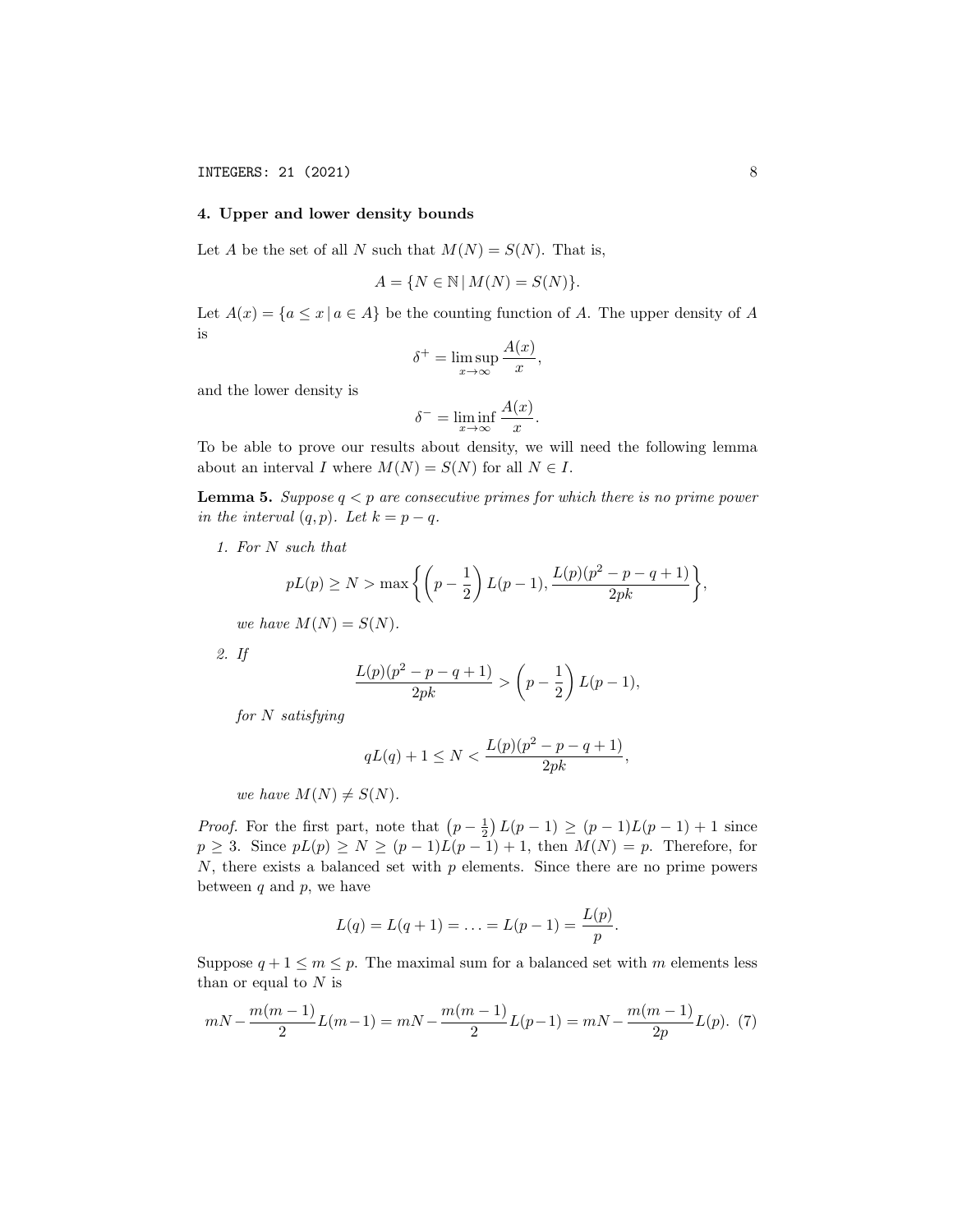Since  $p$  and  $N$  are fixed, then  $(7)$  is increasing if

$$
N > \frac{2m-1}{2p}L(p).
$$

Since  $m \leq p$  and  $N > (p - \frac{1}{2}) L(p - 1) = \frac{2p-1}{2p} L(p)$ , then (7) is increasing. That means that its maximal sum comes when  $m = p$ . Therefore, for  $S(N) \neq p$  we would need the sum with  $m \leq q$  elements to surpass it. However, it would not be with less than q elements because S is a monotone increasing function (by Lemma 3), and  $S(qL(q)) = q$ , and  $(p-1)L(p-1) + 1 > qL(q)$ . Therefore, we need only check that the sum with  $q$  elements is not larger. With  $q$  elements we get

$$
qN - \frac{q(q-1)}{2}L(q-1) = qN - \frac{q-1}{2}L(q) = qN - \frac{q-1}{2p}L(p).
$$
 (8)

Since  $N > \frac{L(p)(p^2-p-q+1)}{2pk}$ , the sum in (7) with  $m = p$  is larger than (8). Therefore  $S(N) = p$ .

For the second part we have  $m(N) \geq q+1$ . Take an N in the interval

$$
\left(\left(p-\frac{1}{2}\right)L(p-1),\frac{L(p)(p^2-p-q+1)}{2pk}\right);
$$

then the expression in (8) is greater than the expression in (7) for  $m = p$ . That implies that  $S(N) \leq q$  for those values. But  $S(qL(q)) = q$  and S is monotone increasing, so  $S(N) = q$  for the whole interval. Therefore,  $S(N) \neq M(N)$  for any N in the interval

$$
\left(qL(q)+1,\frac{L(p)(p^2-p-q+1)}{2pk}\right).
$$

Now we are ready to prove our theorem about densities.

*Proof of Theorem 5.* For the upper density, let k be a positive integer. For almost all primes p, the closest prime power to p is a prime q with  $p - q \geq k$ . This is because the average distance between prime powers less than or equal to  $x$  is  $\log x$ by the Prime Number Theorem, and most prime powers are primes. Let  $B_k$  be the set of such primes. For these primes  $p$  we have that the interval

$$
\left[\max\left\{\left(p-\frac{1}{2}\right)L(p-1),\frac{L(p)(p^2-p-q+1)}{2pk}\right\},pL(p)\right]
$$

is a subset of  $A(pL(p))$  (by Lemma 5). Now,

$$
\lim_{p \to \infty} \frac{\left(p - \frac{1}{2}\right)L(p - 1)}{pL(p)} = \lim_{p \to \infty} \frac{p - \frac{1}{2}}{p^2} = 0,
$$
\n(9)

and

$$
\lim_{p \to \infty} \frac{L(p)(p^2 - p - q + 1)/(2pk)}{pL(p)} = \lim_{p \to \infty} \frac{p^2 - p - q + 1}{2p^2k} = \frac{1}{2k}.
$$
 (10)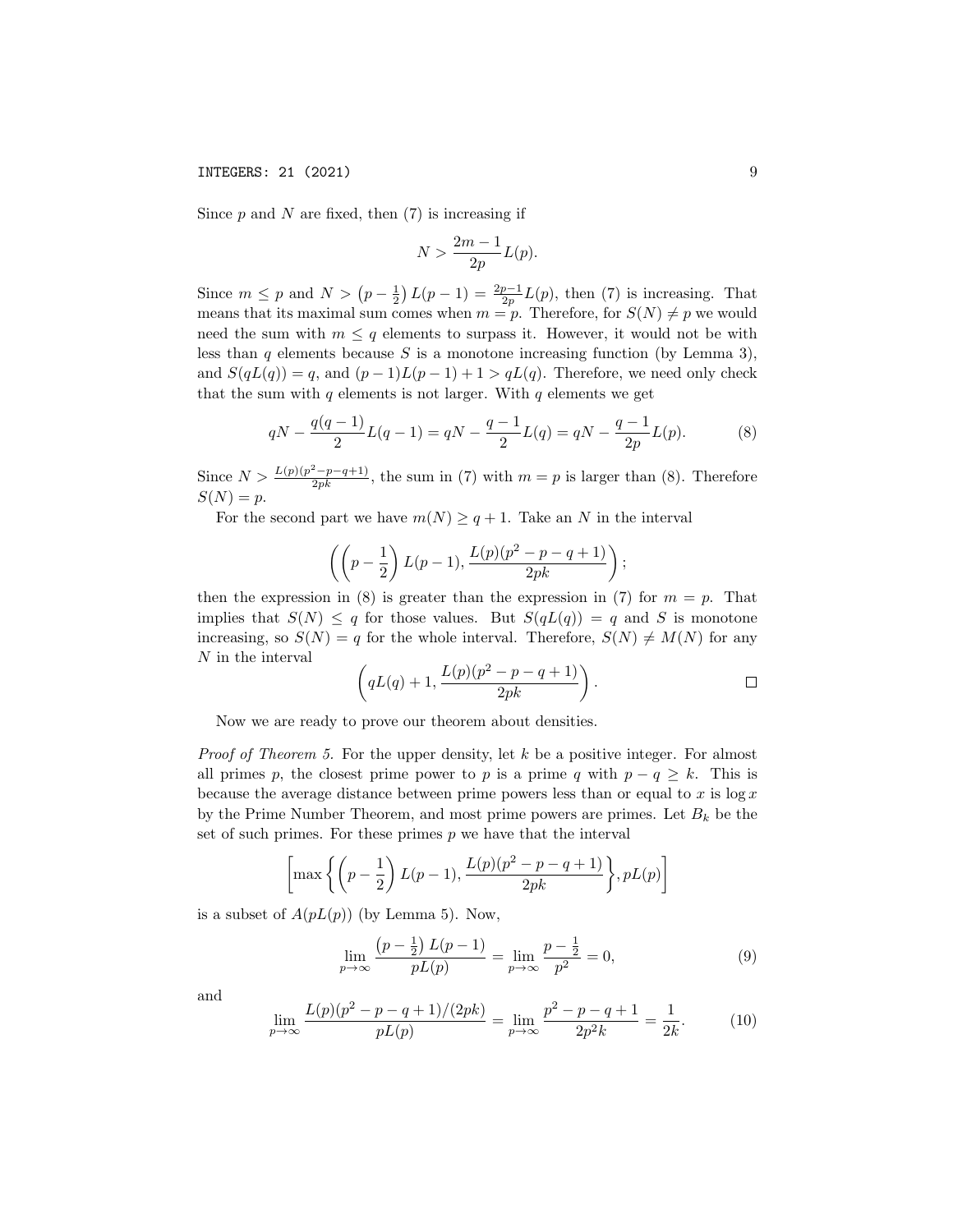Therefore,

$$
\lim_{\substack{p \to \infty \\ p \in B_k}} \frac{A(pL(p))}{pL(p)} \ge 1 - \frac{1}{2k}.
$$

This shows that  $\delta^+ \geq 1 - \frac{1}{2k}$  for any fixed integer k. Therefore,  $\delta^+ = 1$ .

For the lower density, let  $C_k$  be the set of primes p such that the largest prime power less than p is a prime q with  $p-q \leq k$ . For  $p \in C_k$ , by Lemma 5, all elements N in the interval

$$
\left( \left( p - \frac{1}{2} \right) L(p-1), \frac{L(p)(p^2 - p - q + 1)}{2pk} \right) \tag{11}
$$

do not satisfy  $M(N) = S(N)$ . Consider  $A\left(\frac{p}{2k}L(p)\right)$ . As  $p \to \infty$  the ratio of the right endpoint of (11) to  $\frac{p}{2k}L(p)$  goes to 1. We also have

$$
\lim_{p \to \infty} \frac{(p - \frac{1}{2})L(p - 1)}{\frac{p}{2k}L(p)} = \lim_{p \to \infty} \frac{2k}{p} = 0.
$$
\n(12)

Therefore, if we have infinitely many primes  $p$  in  $C_k$ , then from (12) we get

$$
\lim_{\substack{p\to\infty\\ p\in C_k}}\frac{A\left(\frac{p}{2k}L(p)\right)}{\frac{p}{2k}L(p)}=0.
$$

Therefore, if there is a k, for which  $C_k$  is infinite, then  $\delta^- = 0$ . Recent work from Zhang [8], Maynard [5], and the Polymath group [6] has worked to find the best k they can. In particular, now we know that there exist infinitely many pairs of primes p, q such that  $p - q \leq 246$ . The techniques of their proof imply that the number of primes  $p \leq x$  for which there is a prime q with  $p - q \leq 246$  is greater than or equal to  $C_{\frac{x}{\log^{50} x}}$  for a positive constant C. Since the number of prime powers that are not prime is bounded above by a constant times  $\sqrt{x}$ , that means there are infinitely many primes in  $C_{246}$ . This implies that

$$
\delta^-=0.\qquad \qquad \Box
$$

**Remark 1.** The proof that  $\delta^{\dagger} = 0$  does not require the impressive work on prime gaps of Zhang and others. One could prove it using the Prime Number Theorem. However, one has to be more careful describing what is the infinite set on which the limit goes to 0, because we would not be able fix an integer  $k$  to form  $C_k$ .

Acknowledgements. I would like to thank Paul Pollack for some helpful conversations about the problem, and his help with references. I would also like to thank Carlos Jacob Rubio Barros for suggesting I submit this paper to a research journal. Finally, I'd like to thank the anonymous referee and the editor for making suggestions that improved the paper.